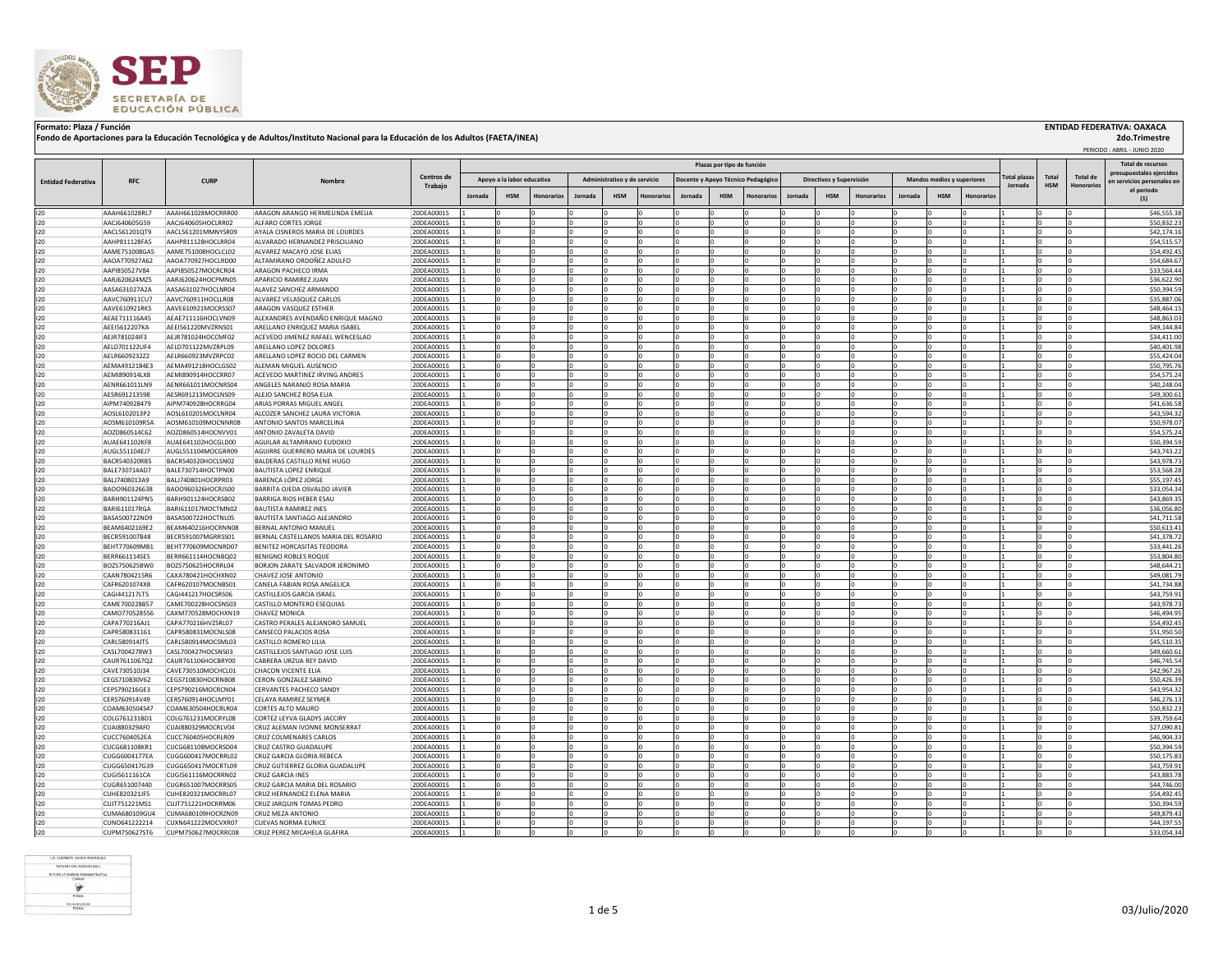|            | CURY780320SK6                  | CURY780320MOCRGD03                       | CRUZ REGINO YADIRA                           |                          |  |  |  |  |  |  |  |  |                           |
|------------|--------------------------------|------------------------------------------|----------------------------------------------|--------------------------|--|--|--|--|--|--|--|--|---------------------------|
| 120        |                                |                                          |                                              | 20DEA0001S               |  |  |  |  |  |  |  |  | \$44,440.32               |
| 120        | CUSD661223SC1                  | CUSD661223HOCRLG00                       | CRUZ SALVATIERRA DAGOBERTO                   | 20DEA0001S               |  |  |  |  |  |  |  |  | \$49,738.19               |
| 120        | DEGJ730102RL5                  | DEGJ730102HOCSRS04                       | DESALES GUERACH JESUS RANGEL                 | 20DEA00019               |  |  |  |  |  |  |  |  | \$49,081.7                |
| 120        | DIMD700627M67                  | DIMD700627HOCZRR07                       | DIAZ MARTINEZ DARIO                          | 20DEA0001S               |  |  |  |  |  |  |  |  | \$49,782.9                |
|            |                                |                                          |                                              |                          |  |  |  |  |  |  |  |  |                           |
| 120        | DIMZ860407RY7                  | DIMZ860407HOCLIL04                       | DILLANES MIJANGOS ZALATIEL                   | 20DEA0001S               |  |  |  |  |  |  |  |  | \$39,821.5                |
| 120        | DOGM7702134M9                  | DOGM770213HOCRMX04                       | DORANTES GAMBOA MAXIMO JESUS                 | 20DEA0001S               |  |  |  |  |  |  |  |  | \$54,515.5                |
| 120        | DOJA780111JF5                  | DOJA780111HOCRML01                       | DORANTES JIMENEZ ALAIN                       | 20DEA0001S               |  |  |  |  |  |  |  |  | \$48,944.2                |
|            |                                |                                          |                                              |                          |  |  |  |  |  |  |  |  |                           |
| 120        | EUMR700919FU1                  | EUMR700919HOCSNC05                       | <b>ESTUDILLO MONTALVO RICARDO</b>            | 20DEA0001S               |  |  |  |  |  |  |  |  | \$48,644.2                |
| 120        | FAGS610530QG0                  | FAGS610530MDFRNL05                       | FRANCO GONZALEZ SOLEDAD                      | 20DEA0001S               |  |  |  |  |  |  |  |  | \$42,145.7                |
| 120        | FEJC720716GW1                  | FEJC720716MOCRMR08                       | FERIA JIMENEZ MARIA DEL CARMEN FABIOLA       | 20DEA0001S               |  |  |  |  |  |  |  |  | \$32,186.2                |
|            |                                |                                          |                                              |                          |  |  |  |  |  |  |  |  |                           |
| 120        | FEOR780413UD5                  | FEOR780413MDFRRC04                       | FERIA ORTIZ ROCIO                            | 20DEA0001S               |  |  |  |  |  |  |  |  | \$46,494.9                |
| 120        | FETP761101LQ1                  | FETP761101HOCLRR00                       | FELIPE TRAPAGA PERFECTO                      | 20DEA0001S               |  |  |  |  |  |  |  |  | \$49,738.1                |
| 120        | FOGR7109293C0                  | FOGR710929HHGLNF05                       | <b>FLORES GONZALEZ RAFAEL</b>                | 20DEA0001S               |  |  |  |  |  |  |  |  | \$50,613.4                |
|            |                                |                                          |                                              |                          |  |  |  |  |  |  |  |  |                           |
| 120        | FOPE560130AZ7                  | FOPE560130HOCLBP00                       | <b>FLORES PUEBLITA EPIFANIO</b>              | 20DEA0001S               |  |  |  |  |  |  |  |  | \$50,139.3                |
| 120        | FOZB740430RX0                  | FOZB740430HOCLRN19                       | <b>FLORES ZURITA BENITO JAIME</b>            | 20DEA0001S               |  |  |  |  |  |  |  |  | \$49,519.4                |
| 120        | FUSC7603059F9                  | FUSC760305MOCNLR09                       | FUENTES SOLAR MARIA DEL CARMEN               | 20DEA0001S               |  |  |  |  |  |  |  |  | \$49,180.7                |
|            |                                |                                          |                                              |                          |  |  |  |  |  |  |  |  |                           |
| 120        | GAAD7505058R2                  | GAAD750505HOCRNV03                       | <b>GARCIA ANGEL DAVID</b>                    | 20DEA0001S               |  |  |  |  |  |  |  |  | \$49,300.6                |
| 120        | GAAF6806043C1                  | GAAF680604HOCLGR01                       | GALLARDO AGUILAR FRANCISCO                   | 20DEA0001S               |  |  |  |  |  |  |  |  | \$44,270.46               |
| 120        | GAGA830814T26                  | GAGA830814MOCLLS02                       | GALINDO GALINDO ASUNCION NERY                | 20DEA0001S               |  |  |  |  |  |  |  |  | \$35,518.0                |
|            |                                |                                          |                                              |                          |  |  |  |  |  |  |  |  |                           |
| 120        | GALF7301112S5                  | GALF730111MOCRPR03                       | GARCIA LOPEZ FRANCISCA GUILLERMINA           | 20DEA0001S               |  |  |  |  |  |  |  |  | \$48,863.0                |
| 120        | GALM6010238X3                  | GALM601023MOCRNR04                       | GARCIA LUNA MARGARITA LETICIA                | 20DEA0001S               |  |  |  |  |  |  |  |  | \$46,555.3                |
| 120        | GALR710301FK6                  | GALR710301MOCLBS04                       | GALLEGOS LABIAS ROSA MARIA                   | 20DEA0001S               |  |  |  |  |  |  |  |  | \$50,358.1                |
|            |                                |                                          |                                              |                          |  |  |  |  |  |  |  |  |                           |
| 120        | GALS700622D4A                  | GALS700622MOCRPY07                       | <b>GARCIA LOPEZ SYLVIA MAGDALENA</b>         | 20DEA0001S               |  |  |  |  |  |  |  |  | \$36,714.3                |
| 120        | GAMF670305114                  | GAME670305MOCRRL09                       | <b>GARCIA MARTINEZ ELIZARETH</b>             | 20DEA0001S               |  |  |  |  |  |  |  |  | \$49,738.1                |
| 120        | GAMR8704307U0                  | GAMR870430MOCRTM04                       | <b>GARCIA MATUS ROMINA GABRIELA</b>          | 20DEA0001S               |  |  |  |  |  |  |  |  | \$35,406.64               |
|            | GANT8105197E8                  | GANT810519HOCRXR00                       | <b>GARCIA NUÑEZ TARCIS</b>                   | 20DEA0001S               |  |  |  |  |  |  |  |  |                           |
| 120        |                                |                                          |                                              |                          |  |  |  |  |  |  |  |  | \$38,804.48               |
| 120        | GARE8412176J2                  | GARE841217MOCRDL05                       | <b>GARCIA RODRIGUEZ ELIZABETH</b>            | 20DEA0001S               |  |  |  |  |  |  |  |  | \$54,575.2                |
| 120        | GARP750217RB5                  | GARP750217MOCLYT08                       | <b>GALINDO REYES PATRICIA</b>                | 20DEA0001S               |  |  |  |  |  |  |  |  | \$35,518.0                |
| 120        | GATI700220R64                  | GATI700220MOCRMR07                       | <b>GARCIA TAMAYO IRMA</b>                    | 20DEA0001S               |  |  |  |  |  |  |  |  | \$50,613.4                |
|            |                                |                                          |                                              |                          |  |  |  |  |  |  |  |  |                           |
| 120        | GAVC800126EG4                  | GAVC800126MOCYLL08                       | GAY VALENCIA CLAUDIA LILIANA                 | 20DEA0001S               |  |  |  |  |  |  |  |  | \$35,225.0                |
| 120        | GOCL5306113T1                  | GOCL530611HOCMSS00                       | <b>GOMEZ CASTILLO LUIS RAFAEL</b>            | 20DEA0001S               |  |  |  |  |  |  |  |  | \$49,081.7                |
| 120        | GOFC5803062S4                  | GOFC580306HOCNRR02                       | <b>GONZALEZ FRANCO CIRO</b>                  | 20DEA0001S               |  |  |  |  |  |  |  |  | \$41,378.7                |
|            |                                |                                          |                                              |                          |  |  |  |  |  |  |  |  |                           |
| 120        | GOMP8107018G7                  | GOMP810701HOCMRD00                       | <b>GOMEZ MARQUEZ PEDRO</b>                   | 20DEA0001S               |  |  |  |  |  |  |  |  | \$36,157.1                |
| 120        | GOPE610511J59                  | GOPE610511HOCNRR06                       | <b>GONZALEZ PERALTA ERNESTO</b>              | 20DEA0001S               |  |  |  |  |  |  |  |  | \$51,950.5                |
|            |                                |                                          | <b>GONZALEZ RUIZ JAVIER</b>                  |                          |  |  |  |  |  |  |  |  |                           |
| 120        | GORJ681203GH6                  | GORJ681203HOCNZV07                       |                                              | 20DEA0001S               |  |  |  |  |  |  |  |  | \$51,605.0                |
| 120        | GORS630531PT4                  | GORS630531MOCDSL00                       | <b>GODINEZ RASGADO SILVIA</b>                | 20DEA0001S               |  |  |  |  |  |  |  |  | \$49,299.4                |
| 120        | GORS740318BX7                  | GORS740318MDFMYN03                       | GOMEZ REYES SANDRA ANGELICA                  | 20DEA0001S               |  |  |  |  |  |  |  |  | \$45,180.6                |
| 120        | GUCE5710200L8                  | GUCE571020HOCTNL07                       | GUTIERREZ CONTRERAS FELICIANO                | 20DEA0001S               |  |  |  |  |  |  |  |  | \$54,514.3                |
|            |                                |                                          |                                              |                          |  |  |  |  |  |  |  |  |                           |
| 120        | GUDH680108EC7                  | GUDH680108HOCTZL01                       | <b>GUTIERREZ DIAZ HELADIO</b>                | 20DEA0001S               |  |  |  |  |  |  |  |  | \$55,110.8                |
| 120        | GUMJ680814RK8                  | GUMJ680814MOCTRN02                       | GUTIERREZ MORALES JUANA BELEM                | 20DEA0001S               |  |  |  |  |  |  |  |  | \$48,644.2                |
| 120        | GUSR6510162R4                  | GUSR651016MOCZLC03                       | <b>GUZMAN SOLANA ROCIO JULIA</b>             | 20DEA0001S               |  |  |  |  |  |  |  |  | \$49,154.7                |
|            |                                |                                          |                                              |                          |  |  |  |  |  |  |  |  |                           |
|            | HEBA920415E21                  | HEBA920415MOCRSB07                       |                                              |                          |  |  |  |  |  |  |  |  |                           |
| 120        |                                |                                          | HERNANDEZ BUSTAMANTE ABRIL ITZEL             | 20DEA0001S               |  |  |  |  |  |  |  |  | \$54,575.2                |
|            |                                |                                          |                                              |                          |  |  |  |  |  |  |  |  |                           |
| 120        | HEBV650315UQ8                  | HEBV650315HOCRRD09                       | HERNANDEZ BARRIENTOS VIDAL EDMUNDO           | 20DEA0001S               |  |  |  |  |  |  |  |  | \$47,406.6                |
| 120        | HECM781122PA4                  | HECM781122HOCRNR02                       | HERNANDEZ CANSECO MAURO                      | 20DEA0001S               |  |  |  |  |  |  |  |  | \$53,158.7                |
| 120        | HECR740928IY6                  | HECR740928MOCRCO01                       | HERNANDEZ COCA RAQUEL                        | 20DEA0001S               |  |  |  |  |  |  |  |  | \$50,418.9                |
|            |                                |                                          |                                              |                          |  |  |  |  |  |  |  |  |                           |
| 120        | HEDG730227D28                  | HEDG730227HOCRZL06                       | HERNANDEZ DIAZ GILBERTO                      | 20DEA0001S               |  |  |  |  |  |  |  |  | \$49,081.7                |
| 120        | HFHC720327BD1                  | HEHC720327MOCRRL06                       | HERNANDEZ HERNANDEZ CELSA                    | 20DEA0001S               |  |  |  |  |  |  |  |  | \$45,709.38               |
| 120        | HEHI660424P63                  | HEHI660424MOCRRR03                       | HERNANDEZ HERNANDEZ IRMA                     | 20DEA0001S               |  |  |  |  |  |  |  |  | \$46,555.3                |
|            |                                |                                          |                                              | 20DEA0001S               |  |  |  |  |  |  |  |  |                           |
| 120        | HELA6405036E8                  | HELA640503HOCRPN06                       | HERNANDEZ LOPEZ ANDRES                       |                          |  |  |  |  |  |  |  |  | \$46,932.5                |
| 120        | HELA680221DQ0                  | HELA680221HOCRZN05                       | HERNANDEZ LOAEZA ANTONIO                     | 20DEA0001S               |  |  |  |  |  |  |  |  | \$50,285.2                |
| 120        | HELA731206AL2                  | HELA731206HOCRPR04                       | HERNANDEZ LOPEZ AURELIO JESUS                | 20DEA0001S               |  |  |  |  |  |  |  |  | \$36,758.8                |
|            |                                |                                          |                                              |                          |  |  |  |  |  |  |  |  |                           |
| 120        | HEMF741112KP9                  | HEMF741112MOCRRD04                       | HERNANDEZ MERINO FIDELINA                    | 20DEA0001S               |  |  |  |  |  |  |  |  | \$48,644.21               |
| 120        | HERH580904K48                  | HERH580904HGRRZC08                       | HERNANDEZ RUIZ HECTOR JAVIER                 | 20DEA0001S               |  |  |  |  |  |  |  |  | \$46,555.3                |
| 120        | HERJ721022QP9                  | HERJ721022HOCRYN07                       | HERNANDEZ REYES JUAN SANTIAGO                | 20DEA0001S               |  |  |  |  |  |  |  |  | \$51,273.4                |
|            | HESA750112H92                  | HESA750112HOCRNL02                       | HERNANDEZ SANTIBAÑEZ ALFREDO                 | 20DEA0001S               |  |  |  |  |  |  |  |  |                           |
| 120        |                                |                                          |                                              |                          |  |  |  |  |  |  |  |  | \$41,336.5                |
| 120        | HESD620525LU7                  | HESD620525MOCRNM06                       | HERNANDEZ SANCHEZ DOMITILA                   | 20DEA0001S               |  |  |  |  |  |  |  |  | \$48,245.3                |
| 120        | HESN780925235                  | HESN780925MOCRLR00                       | <b>HERNANDEZ SOLIS NORMA</b>                 | 20DEA0001S               |  |  |  |  |  |  |  |  | \$40,132.9                |
| 120        | HETC620302EK6                  | HETC620302HOCRLR04                       | HERNANDEZ TOLEDO CRISTOBAL                   | 20DEA0001S               |  |  |  |  |  |  |  |  |                           |
|            |                                |                                          |                                              |                          |  |  |  |  |  |  |  |  | \$40,888.3                |
| 120        | HEZF670206C56                  | HEZF670206HOCRRL06                       | HEREDIA ZARATE FELIPE DE JESUS               | 20DEA0001S               |  |  |  |  |  |  |  |  | \$47,370.1                |
| 120        | JA0E570420U37                  | JAOE570420MOCRRL05                       | JARQUIN ORTIZ ELIA                           | 20DEA0001S               |  |  |  |  |  |  |  |  | \$38,546.0                |
| 120        | JASA531102HS5                  | JASA531102MOCCNN00                       | JACINTO SANTOS MARIA DE LOS ANGELES          | 20DEA0001S               |  |  |  |  |  |  |  |  | \$51,950.50               |
|            |                                |                                          |                                              |                          |  |  |  |  |  |  |  |  |                           |
| 120        | JEMM770413CW5                  | JEMM770413HOCSJR00                       | DE JESUS MEJIA MARGARITO                     | 20DEA00019               |  |  |  |  |  |  |  |  | \$53,158.7                |
| 120        | JICE590225TP9                  | IICE590225MOCMBL06                       | <b>IIMENEZ CABALLERO ELVIRA CECILIA</b>      | 20DEA0001S               |  |  |  |  |  |  |  |  | \$35,420.3                |
| 120        | JIPR770214DV3                  | JIPR770214HOCMXB07                       | JIMENEZ PIÑON ROBERTO                        | 20DEA0001S               |  |  |  |  |  |  |  |  | \$49,523.0                |
|            |                                |                                          |                                              |                          |  |  |  |  |  |  |  |  |                           |
| 120        | JOSE770124SA1                  | JOSE770124MOCSNL00                       | JOSE SANTIAGO MARIA ELVIRA                   | 20DEA0001S               |  |  |  |  |  |  |  |  | \$36,299.4                |
| 120        | JULJ8503299J6                  | JULJ850329HOCRLS05                       | JUAREZ LLAMAS JOSE                           | 20DEA0001S               |  |  |  |  |  |  |  |  | \$54,492.4                |
|            |                                | JUMA870613HGRRNN06                       | JUAREZ MONTES JOSE ANTONIO                   | 20DEA0001S               |  |  |  |  |  |  |  |  |                           |
| 120        | JUMA870613CK3                  |                                          |                                              |                          |  |  |  |  |  |  |  |  | \$54,515.5                |
| 120        | JUMA9403207Y6                  | JUMA940320MOCRRL00                       | JUAREZ MARTINEZ ALEJANDRA                    | 20DEA0001S               |  |  |  |  |  |  |  |  | \$39,821.5                |
| 120        | JUPO750613A1A                  | JUPO750613HOCRCS06                       | JUAREZ PICHARDO OSVALDO ANTONIO              | 20DEA0001S               |  |  |  |  |  |  |  |  | \$36,789.7                |
|            | JUZJ7605064H3                  | JUZJ760506HOCRVS07                       | JUAREZ ZAVALETA JUSTINO ORLANDO              | 20DEA0001S               |  |  |  |  |  |  |  |  |                           |
| 120        |                                |                                          |                                              |                          |  |  |  |  |  |  |  |  | \$42,337.7                |
| 120        | LAPT880913UN6                  | LAPT880913MVZRXR08                       | LARA PEÑA TERESA DE JESUS                    | 20DEA00019               |  |  |  |  |  |  |  |  | \$54,569.0                |
| 120        | LECE540605AN2                  | LECE540605MOCNRL06                       | LEON CRUZ ELOISA JOSEFINA                    | 20DEA0001S               |  |  |  |  |  |  |  |  | \$34,638.9                |
|            | LIEN6509218R7                  | LIEN650921HOCBSX04                       | LIBORIO ESCAMILLA NOE                        | 20DEA0001S               |  |  |  |  |  |  |  |  |                           |
| 120        |                                |                                          |                                              |                          |  |  |  |  |  |  |  |  | \$49,957.0                |
| 120        | LIHM810907N57                  | LIHM810907MOCBRR03                       | LIBORIO HERNANDEZ MIRIAM PILAR               | 20DEA0001S               |  |  |  |  |  |  |  |  | \$202,104.09              |
| 120        | LIMC740127RW4                  | LIMC740127MOCNTC06                       | <b>LINARES MATUS CICLALI</b>                 | 20DEA0001S               |  |  |  |  |  |  |  |  | \$48,863.0                |
|            |                                |                                          |                                              |                          |  |  |  |  |  |  |  |  |                           |
| 120        | LOAB980407913                  | LOAB980407MOCPQT04                       | LOPEZ AQUINO BETSI ABRII                     | 20DEA0001S               |  |  |  |  |  |  |  |  | \$39,821.5                |
| 120        | I OAH641025SN2                 | LOAH641025HOCPNC08                       | LOPEZ ANTONIO HECTOR                         | 20DEA0001S               |  |  |  |  |  |  |  |  | \$50,394.5                |
| 120        | LOAR670604CT0                  | LOAR670604MOCPNT05                       | LOPEZ ANTONIO RUTILIA                        | 20DEA0001S               |  |  |  |  |  |  |  |  | \$44,746.00               |
| 120        | LOCA681026FT9                  | LXCA681026HOCPSL06                       | LOPEZ CASTRO ALFREDO CARLOS                  | 20DEA0001S               |  |  |  |  |  |  |  |  | \$49,300.6                |
|            |                                |                                          |                                              |                          |  |  |  |  |  |  |  |  |                           |
| 120        | LOCG650407U15                  | LOCG650407MOCPRD05                       | LOPEZ CARRASCO GUADALUPE                     | 20DEA00019               |  |  |  |  |  |  |  |  | \$53,804.8                |
| 120        | LOCH780529JC7                  | LOCH780529HOCPRR03                       | <b>LOPEZ CARRASCO HIRAM</b>                  | 20DEA0001S               |  |  |  |  |  |  |  |  | \$48,753.6                |
|            |                                |                                          |                                              |                          |  |  |  |  |  |  |  |  |                           |
| 120        | LOGA6810026G2                  | LOGA681002HOCPRN09                       | LOPEZ GARCIA ANDRES                          | 20DEA0001S               |  |  |  |  |  |  |  |  | \$50,941.61               |
| 120<br>120 | LOGJ5909045I0<br>LOGJ6502272F3 | LOGJ590904HOCPMM07<br>LOGJ650227HOCPLL02 | LOPEZ GOMEZ JAIME<br>LOPEZ GALVEZ JULIO CESA | 20DEA0001S<br>20DEA0001S |  |  |  |  |  |  |  |  | \$50,535.8<br>\$45,838.55 |

.<br>ELIZABETH GARCIA RODRIGUE NOMINE OF RESPONSANCE  $\mathbf{r}$ FIRMA  $2 \text{ de } 5$  03/Julio/2020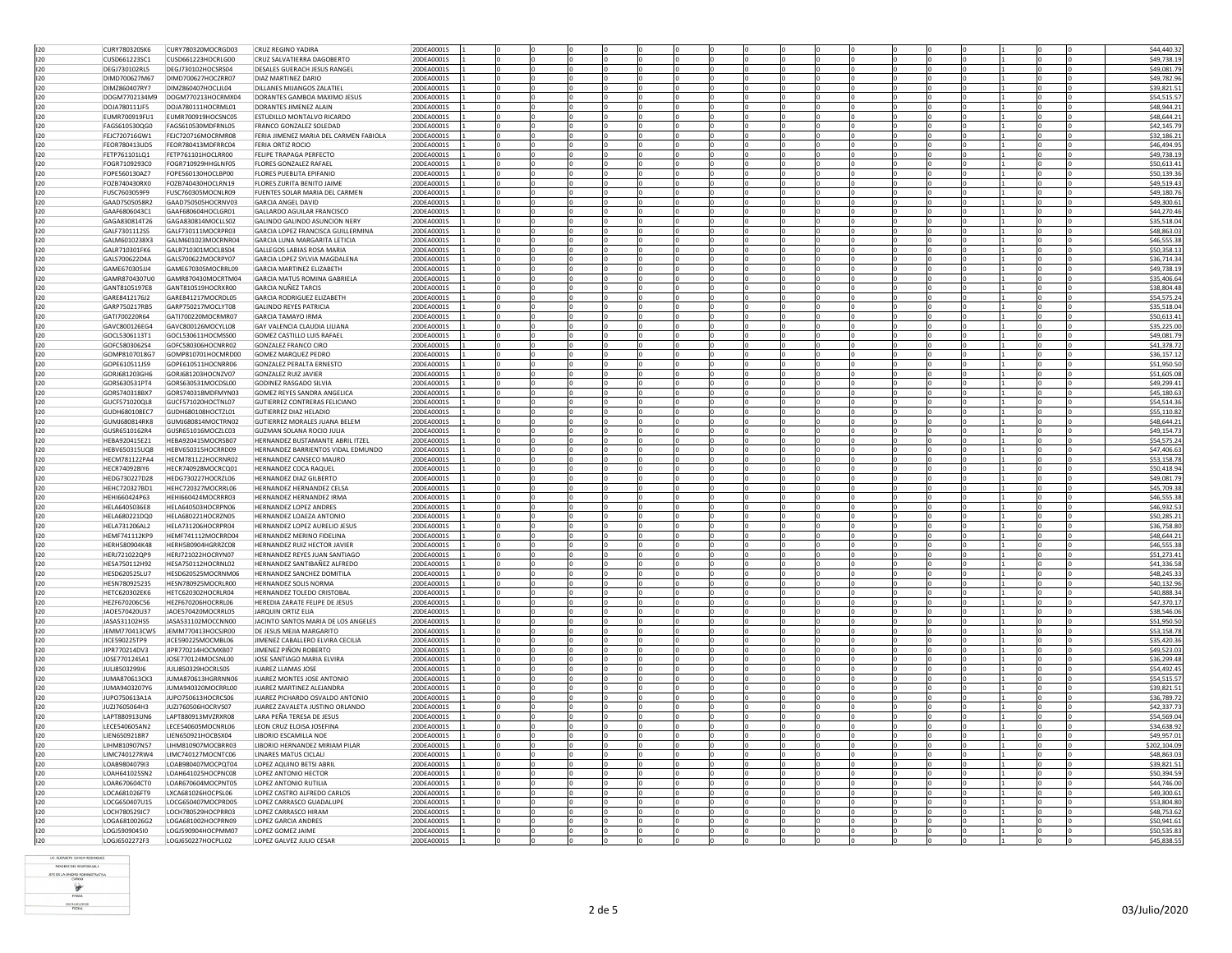| 120        | LOGJ680624MYA                  | LOGJ680624HOCPNN02                       | LOPEZ GONZALEZ JUAN CARLOS              | 20DEA0001S               |  |  |  |  |  |  | \$50,941.61                |
|------------|--------------------------------|------------------------------------------|-----------------------------------------|--------------------------|--|--|--|--|--|--|----------------------------|
|            |                                |                                          |                                         |                          |  |  |  |  |  |  |                            |
| 120        | LOHT671003KL7                  | LOHT671003MOCPRR02                       | LOPEZ HERNANDEZ TERESITA DE JESUS       | 20DEA0001S               |  |  |  |  |  |  | \$46,555.38                |
| 120        | LOHV7401254GA                  | LOHV740125MOCPRR00                       | LOPEZ HERNANDEZ VIRGINIA                | 20DEA00019               |  |  |  |  |  |  | \$49,081.79                |
| 120        | LOLA700424Q88                  | LOLA700424HOCPPL03                       | LOPEZ LOPEZ ALEJANDRO                   | 20DEA0001S               |  |  |  |  |  |  | \$50,868.6                 |
|            |                                |                                          |                                         |                          |  |  |  |  |  |  |                            |
| 120        | LOLR711207D61                  | LOLR711207MOCPSC08                       | LOPEZ LUIS ROCELIA                      | 20DEA0001S               |  |  |  |  |  |  | \$47,443.09                |
| 120        | LOLR880612287                  | LOLR880612HOCPPG06                       | LOPEZ LOPEZ ROGELIO WILFRIDO            | 20DEA0001S               |  |  |  |  |  |  | \$39,821.5                 |
| 120        | LOLT6312289C4                  | LOLT631228MOCPSF08                       | <b>LOPEZ LUIS TEOFILA</b>               | 20DEA0001S               |  |  |  |  |  |  | \$51,269.8                 |
|            |                                |                                          |                                         |                          |  |  |  |  |  |  |                            |
| 120        | LOMF6504039G1                  | LOMF650403MOCPJR07                       | LOPEZ MEJIA FRANCISCA OFELIA            | 20DEA0001S               |  |  |  |  |  |  | \$49,519.43                |
| 120        | LOOC700725679                  | LOOC700725MOCPRL09                       | LOPEZ OROZCO CLAUDIA DEL CARMEN         | 20DEA0001S               |  |  |  |  |  |  | \$44,828.12                |
| 120        | LOOE720214DS2                  | LOOE720214MOCPRR06                       | LOPEZ OROZCO ERIKA PATRICIA             | 20DEA0001S               |  |  |  |  |  |  | \$46,576.1                 |
|            |                                |                                          |                                         |                          |  |  |  |  |  |  |                            |
| 120        | LOPY800507GD6                  | LOPY800507MOCPND02                       | LOPEZ PINEDA YADIRA                     | 20DEA0001S               |  |  |  |  |  |  | \$33,835.78                |
| 120        | LORG610918UD7                  | LORG610918HOCPDN07                       | LOPEZ RODRIGUEZ GENARO                  | 20DEA00019               |  |  |  |  |  |  | \$51,707.3                 |
| 120        | LOSE641115LZ7                  | LOSE641115MOCPNL01                       | LOPEZ SANTIAGO ELPIDIA                  | 20DEA0001S               |  |  |  |  |  |  | \$46,555.3                 |
|            |                                |                                          |                                         |                          |  |  |  |  |  |  |                            |
| 120        | LOST640114FJ9                  | LOST640114MOCPRR01                       | LOPEZ SORIANO MARIA TERESA              | 20DEA0001S               |  |  |  |  |  |  | \$40,695.02                |
| 120        | LOVE741027LG9                  | LOVE741027HOCPLD04                       | LOPEZ VILLAVICENCIO EDUARDO REY         | 20DEA0001S               |  |  |  |  |  |  | \$35,029.64                |
| 120        | LUGA5910015F6                  | LUGA591001HOCNRN02                       | LUNA GARCIA ANGEL                       | 20DEA0001S               |  |  |  |  |  |  | \$50,175.8                 |
|            |                                |                                          |                                         |                          |  |  |  |  |  |  |                            |
| 120        | LUSS681111QD6                  | LUSS681111MOCSNY01                       | LUIS SANTOS SYLVIA VICTORIA             | 20DEA0001S               |  |  |  |  |  |  | \$46,132.38                |
| 120        | MACU540516K44                  | MACU540516HOCTYB00                       | MATIAS CAYETANO UBALDO                  | 20DEA0001S               |  |  |  |  |  |  | \$51,050.99                |
|            |                                |                                          |                                         |                          |  |  |  |  |  |  |                            |
| 120        | MAGD530225JB0                  | MAGD530225MOCNLL02                       | MANZANARES GIL DALIA VICTORIA           | 20DEA0001S               |  |  |  |  |  |  | \$44,558.96                |
| 120        | MAGE860119SH2                  | MAGE860119MOCRND02                       | MARTINEZ GONZALEZ EDITH                 | 20DEA0001S               |  |  |  |  |  |  | \$33,271.4                 |
| 120        | MAGP710531ST2                  | MAGP710531MOCRRT08                       | MARTINEZ GARCIA PETRONILA               | 20DEA0001S               |  |  |  |  |  |  | \$49,519.4                 |
|            |                                |                                          |                                         |                          |  |  |  |  |  |  |                            |
| 120        | MAMA6501036V4                  | MAMA650103HCSRNB06                       | MARTINEZ MUNDO ABEL                     | 20DEA0001S               |  |  |  |  |  |  | \$48,245.33                |
| 120        |                                | MAMC6609242V3 MAMC660924MOCRRR06         | MARTINEZ MARTINEZ MARIA DEL CARMEN      | 20DEA0001S               |  |  |  |  |  |  | \$42,548.88                |
| 120        | MAMX720608I93                  | MXME720608MOCRTS02                       | MARTINEZ MATUS ESPERANZA                | 20DEA0001S               |  |  |  |  |  |  | \$44,522.59                |
|            |                                |                                          |                                         |                          |  |  |  |  |  |  |                            |
| 120        | MAPC700724R58                  | MAPC700724MOCRRR08                       | MARTINEZ PEREZ MARIA CRISTINA           | 20DEA0001S               |  |  |  |  |  |  | \$50,832.23                |
| 120        | MAPE6206013R5                  | MAXP620601HOCRXD07                       | MARTINEZ PEDRO                          | 20DEA0001S               |  |  |  |  |  |  | \$47,807.75                |
| 120        | MAPF580215Q33                  | MAPF580215HOCRRS00                       | MARTINEZ PEREZ FAUSTINO                 | 20DEA0001S               |  |  |  |  |  |  | \$51,050.9                 |
|            |                                |                                          |                                         |                          |  |  |  |  |  |  |                            |
| 120        | MAPR7503245K3                  | MAPR750324HOCRNB08                       | MARTINEZ PINACHO ROBERTO CARLOS         | 20DEA0001S               |  |  |  |  |  |  | \$35,065.74                |
| 120        | MAPT670924LK2                  | MAPT670924MOCRRR09                       | MARTINEZ PEREZ TEREZA                   | 20DEA0001S               |  |  |  |  |  |  | \$50,175.83                |
| 120        | MAQL560814GK3                  | MAQL560814HOCRRS03                       | MARTINEZ QUIROZ JOSE LUIS               | 20DEA0001S               |  |  |  |  |  |  |                            |
|            |                                |                                          |                                         |                          |  |  |  |  |  |  | \$41,175.9                 |
| 120        | MARG6901078GA                  | MARG690107HOCRJS05                       | MARTINEZ ROJAS GUSTAVO GUILLERMO        | 20DEA0001S               |  |  |  |  |  |  | \$33,271.40                |
| 120        | MARI780504T25                  | MARI780504HOCRSV08                       | MARTINEZ RIOS IVAN                      | 20DEA0001S               |  |  |  |  |  |  | \$49,300.6                 |
| 120        | MARS730806MF6                  | MARS730806HOCTDL04                       | MATA RODRIGUEZ SALVADOR ANGEL           | 20DEA0001S               |  |  |  |  |  |  | \$50,475.8                 |
|            |                                |                                          |                                         |                          |  |  |  |  |  |  |                            |
| 120        | MART680521QJ3                  | MART680521MOCRJR01                       | MARTINEZ ROJAS TRINIDAD VALENTINA       | 20DEA0001S               |  |  |  |  |  |  | \$41,902.26                |
| 120        | MASA8211255H7                  | MASA821125HOCRLB04                       | MARTINEZ SALINAS ABEL                   | 20DEA0001S               |  |  |  |  |  |  | \$46,975.0                 |
| 120        | MASF6303238T1                  | MASF630323HOCYND03                       | MAYREN SANCHEZ FIDEL                    | 20DEA0001S               |  |  |  |  |  |  | \$54,492.4                 |
|            |                                |                                          |                                         |                          |  |  |  |  |  |  |                            |
| 120        | MASV6410089C0                  | MASV641008HOCRYC01                       | MARTINEZ SAYNES VICENTE                 | 20DEA0001S               |  |  |  |  |  |  | \$49,081.79                |
| 120        | MED1630930RG6                  | MEDI630930HOCRZR00                       | MERINO DIAZ JERONIMO MANUEL             | 20DEA0001S               |  |  |  |  |  |  | \$49,081.7                 |
|            |                                |                                          |                                         |                          |  |  |  |  |  |  |                            |
| 120        | MEFR840505JP4                  | MEFR840505MOCNNF07                       | MENDOZA FUENTES RAFAELA                 | 20DEA0001S               |  |  |  |  |  |  | \$43,731.71                |
| 120        | MEGV640826GG1                  | MEGV640826MOCSVR02                       | MESTAS GUEVARA VIRGINIA DACIA           | 20DEA0001S               |  |  |  |  |  |  | \$50,832.2                 |
| 120        | MEHA590212LB0                  | MEHA590212MOCRRR08                       | MERINO HERNANDEZ AURORA                 | 20DEA0001S               |  |  |  |  |  |  | \$51,707.3                 |
|            | MELR631203GX9                  | MELR631203HOCNPL01                       |                                         |                          |  |  |  |  |  |  |                            |
|            |                                |                                          |                                         |                          |  |  |  |  |  |  |                            |
| 120        |                                |                                          | MENDOZA LOPEZ RAUL ELISEO               | 20DEA0001S               |  |  |  |  |  |  | \$51,075.34                |
| 120        | MEMG500619699                  | MEMG500619HOCNRR03                       |                                         | 20DEA0001S               |  |  |  |  |  |  | \$49,957.0                 |
|            |                                |                                          | MENDOZA MARTINEZ GERVASIO               |                          |  |  |  |  |  |  |                            |
| 120        | MEMR6511251H5                  | MEMR651125HOCCNB09                       | MECOTT MONTERO RUBICEL                  | 20DEA0001S               |  |  |  |  |  |  | \$46,494.9                 |
| 120        | MESM7010201H1                  | MESM701020MOCNLR06                       | MENDOZA SILVA MARTHA ELENA              | 20DEA0001S               |  |  |  |  |  |  | \$48,552.1                 |
|            |                                |                                          |                                         |                          |  |  |  |  |  |  |                            |
| 120        | MIMP821215BC6                  | MIMP821215HOCGRB01                       | MIGUEL MARTINEZ PABLITO                 | 20DEA0001S               |  |  |  |  |  |  | \$36,273.88                |
| 120        | MISV8701083H3                  | MISV870108MOCGNV07                       | MIGUEL SANCHEZ VIVIANA DEL CARMEN       | 20DEA0001S               |  |  |  |  |  |  | \$38,023.0                 |
| 120        | MITG661021CH3                  | MITG661021MOCRRD01                       | MIRANDA TERAN GUADALUPE                 | 20DEA0001S               |  |  |  |  |  |  | \$50,832.2                 |
| 120        | MOAI850820DM4                  | MOAI850820HOCROV07                       | MORGAN AOUINO IVAN                      | 20DEA0001S               |  |  |  |  |  |  | \$39,821.5                 |
|            |                                |                                          |                                         |                          |  |  |  |  |  |  |                            |
| 120        |                                | MOGG820814NN5 MOGG820814MOCRMB07         | MORALES GOMEZ GABRIELA ROSALBA          | 20DEA0001S               |  |  |  |  |  |  | \$44,481.6                 |
| 120        | MOGS5304189F4                  | MOGS530418MOCRRL05                       | MORALES GARCIA SILVIA                   | 20DEA0001S               |  |  |  |  |  |  | \$40,856.5                 |
|            |                                |                                          |                                         |                          |  |  |  |  |  |  |                            |
| 120        | MOJA420415MA7                  | MOJA420415HOCRVN04                       | MORALES JAVIER ANASTACIO CRISOFORO      | 20DEA0001S               |  |  |  |  |  |  | \$38,741.42                |
| 120        | MOMR710104EP3                  | MOMR710104MOCNRS02                       | MONTAÑO MARTINEZ ROSA MADEL             | 20DEA0001S               |  |  |  |  |  |  | \$47,292.5                 |
| 120        | MOSM630525QJ4                  | MOSM630525MOCNSR04                       | MONTERROSA SOSA MARCELA                 | 20DEA0001S               |  |  |  |  |  |  | \$51,950.50                |
|            |                                |                                          |                                         |                          |  |  |  |  |  |  |                            |
| 120        | MOSR561221FU1                  | MOSR561221HOCRNB06                       | MORALES SANCHEZ RUBEN                   | 20DEA0001S               |  |  |  |  |  |  | \$48,901.7                 |
| 120        | MOSY610331IY7                  | MOSY610331MOCRNL03                       | MORALES SANCHEZ YOLANDA                 | 20DEA0001S               |  |  |  |  |  |  | \$46,132.38                |
| 120        | NAAA5504088Z3                  | NAAA550408HOCVRL07                       | NAVA ARMENGOL ALBERTO                   | 20DEA0001S               |  |  |  |  |  |  | \$51,707.39                |
|            |                                |                                          | NAVARRO GARCIA SOCORRO                  | 20DEA0001S               |  |  |  |  |  |  |                            |
| 120        | NAGS6806277IA                  | NAGS680627MOCVRC07                       |                                         |                          |  |  |  |  |  |  | \$55,110.8                 |
| 120        | NAJO820513M93                  | NAJO820513MOCRRB09                       | NARANJO JARQUIN OBDULIA                 | 20DEA0001S               |  |  |  |  |  |  | \$39,292.88                |
| 120        | NOCM850727BXA                  | NOCM850727MOCLRR08                       | NOLASCO CRUZ MIRSSA ESLH                | 20DEA0001S               |  |  |  |  |  |  | \$35,065.74                |
|            |                                |                                          |                                         |                          |  |  |  |  |  |  |                            |
| 120        | NOME570303EB1                  | NOME570303MOCLNV02                       | NOLASCO MENDEZ EVELIA DEVORA            | 20DEA0001S               |  |  |  |  |  |  | \$46,555.38                |
| 120        | OAGE860730RE6                  | OAGE860730HOCRTD05                       | ORDAZ GUTIERREZ EDUARDC                 | 20DEA00019               |  |  |  |  |  |  | \$33,271.4                 |
| 120        | OASL630910SA3                  | OASL630910HOCRNS07                       | ORDAZ SANTIAGO LUIS ANGEL               | 20DEA0001S               |  |  |  |  |  |  | \$49,300.6                 |
|            |                                |                                          |                                         |                          |  |  |  |  |  |  |                            |
| 120        | OERA58010634A                  | OERA580106MOCRMM08                       | ORTEGA RAMIREZ AMELIA REINA             | 20DEA0001S               |  |  |  |  |  |  | \$49,300.6                 |
| 120        | OIGO7711174B0                  | OIGO771117HOCRTS08                       | <b>ORTIZ GUTIERREZ OSCAR</b>            | 20DEA0001S               |  |  |  |  |  |  | \$33,271.40                |
| 120        | OIPJ690319IK2                  | OIPJ690319MOCRNS06                       | ORTIZ PANTOJA JOSEFA                    | 20DEA0001S               |  |  |  |  |  |  |                            |
|            |                                |                                          |                                         |                          |  |  |  |  |  |  | \$50,392.0                 |
| 120        | OIPL630211I76                  | OIPL630211MOCRRR00                       | <b>ORTIZ PEREZ LOURDES</b>              | 20DEA0001S               |  |  |  |  |  |  | \$51,050.99                |
| 120        | OIRE5802056H6                  | OIRE580205HOCRBD09                       | ORTIZ ROBLES EDUARDO FELIPE             | 20DEA0001S               |  |  |  |  |  |  | \$46,276.1                 |
| 120        |                                |                                          | OROZCO CASTILLO ROBERTO                 |                          |  |  |  |  |  |  |                            |
|            | OOCR650213L68                  | OOCR650213HOCRSB03                       |                                         | 20DEA0001S               |  |  |  |  |  |  | \$46,385.5                 |
| 120        | OOLI721127RE9                  | OOLI721127MOCRPS05                       | OROZCO LOPEZ ISELA                      | 20DEA0001S               |  |  |  |  |  |  | \$51,108.7                 |
| 120        | OOSV7305298M1                  | OOSV730529HOCRLR07                       | OROPEZA SALAZAR VIRGINIO GERMAN         | 20DEA00019               |  |  |  |  |  |  | \$35,934.26                |
| 120        | PACI710506QF6                  | PACI710506MOCSNS03                       | PASTOR CONTRERAS ISABEL                 | 20DEA0001S               |  |  |  |  |  |  | \$41,135.8                 |
|            |                                |                                          |                                         |                          |  |  |  |  |  |  |                            |
| 120        | PALG790223FB4                  | PALG790223MOCCPV09                       | PACHECO LOPEZ GIOVANNA PAOLA            | 20DEA0001S               |  |  |  |  |  |  | \$35,700.24                |
| 120        | PAML7306075K6                  | PAML730607HOCDLS00                       | PADILLA MILAN JOSE LUIS                 | 20DEA0001S               |  |  |  |  |  |  | \$49,081.7                 |
| 120        |                                | PECL551009HOCXBS05                       | PEÑA CABALLERO LUIS JAIME               | 20DEA0001S               |  |  |  |  |  |  |                            |
|            | PECL551009399                  |                                          |                                         |                          |  |  |  |  |  |  | \$54,972.45                |
|            | PEDB8011273A2                  | PEDB801127MOCRLR02                       | PEREZ DELFIN BRISEYDA                   | 20DEA0001S               |  |  |  |  |  |  | \$35,065.74                |
| 120<br>120 | PEGA650720P30                  | PEGA650720MOCRRZ09                       | PEREZ GUERRA AZALIA                     | 20DEA0001S               |  |  |  |  |  |  | \$48,026.5                 |
|            |                                | PEGL650921HOCRRS04                       | PEREZ GARCIA LUIS ARTURO                |                          |  |  |  |  |  |  |                            |
| 120        | PEGL650921NC8                  |                                          |                                         | 20DEA0001S               |  |  |  |  |  |  | \$55,272.45                |
| 120        | PEHR670102NS8                  | PEHR670102MOCRRS06                       | PEREZ HERNANDEZ ROSA ELVA               | 20DEA0001S               |  |  |  |  |  |  | \$46,680.3                 |
| 120        | PELP621007PX6                  | PELP621007HOCRPD07                       | PEREZ LOPEZ PEDRO MARCOS                | 20DEA0001S               |  |  |  |  |  |  | \$50,941.58                |
| 120        | PELU6001079G5                  | PEXL600107HOCRXC02                       | PEREZ LUCIANO JULIAN                    | 20DEA0001S               |  |  |  |  |  |  | \$50,175.83                |
|            |                                |                                          |                                         |                          |  |  |  |  |  |  |                            |
| 120        | PEPE620429G29                  | PEXP620429HOCRXD07                       | PEREZ PEDRO                             | 20DEA0001S               |  |  |  |  |  |  | \$28,022.9                 |
| 120<br>120 | PEPE620429G29<br>PICM561128GZ3 | PEXP620429HOCRXD07<br>PICM561128MOCNSR03 | PEREZ PEDRO<br>PINEDA CASTILLO MARISELA | 20DEA0001S<br>20DEA0001S |  |  |  |  |  |  | \$27,324.48<br>\$49,482.96 |

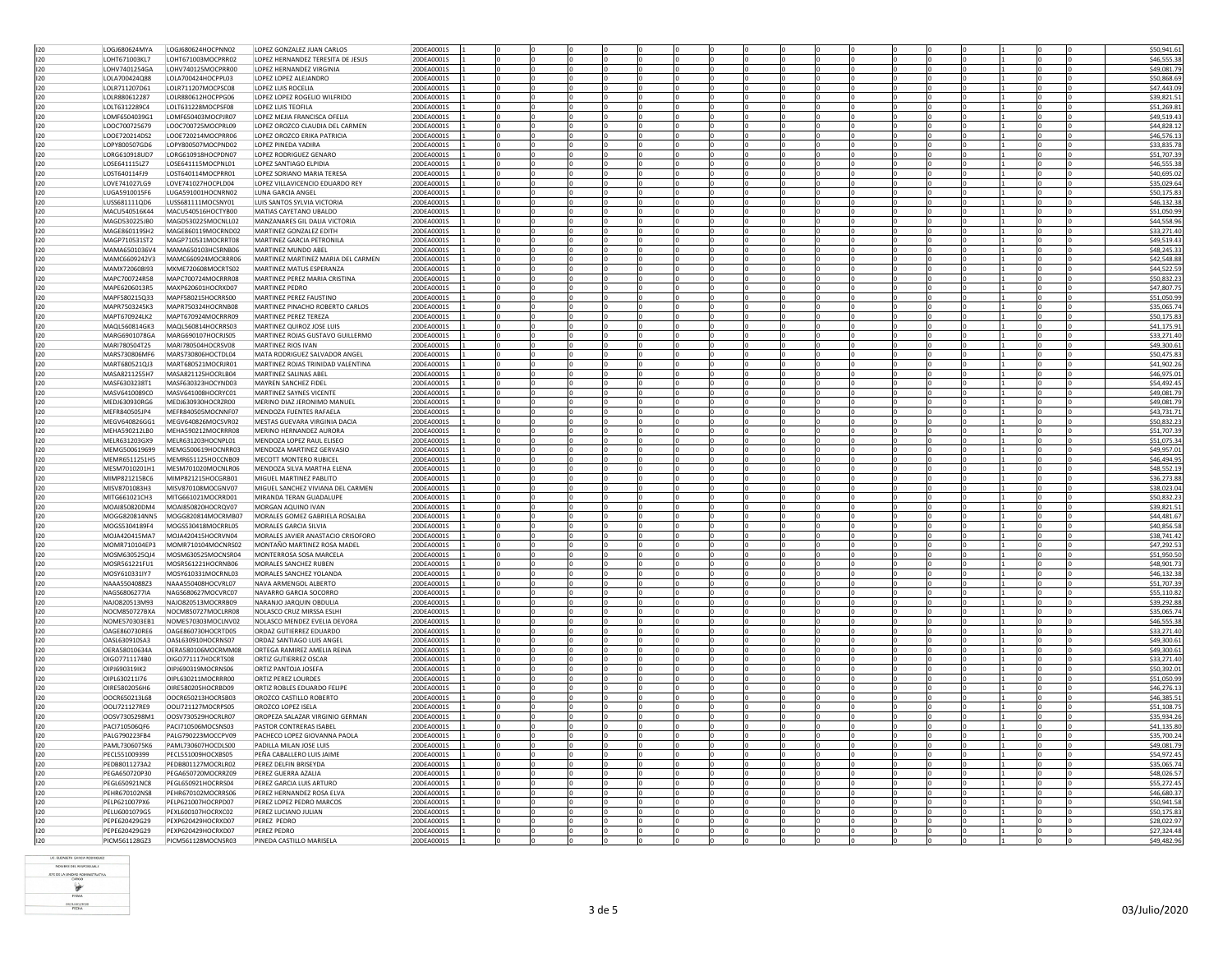| 120<br>120 |               |                     |                                       |            |  |  |  |  |  |  |  |  |             |
|------------|---------------|---------------------|---------------------------------------|------------|--|--|--|--|--|--|--|--|-------------|
|            | POCN690525Q68 | POCN690525MCCTND06  | POOT CANUL NIDELVIA MARGARITA         | 20DEA0001S |  |  |  |  |  |  |  |  | \$54,041.32 |
|            | POVV6309058X8 | POVV630905MOCBLR10  | POBLANO VILLALOBOS VIRGINIA SELIFLOR  | 20DEA0001S |  |  |  |  |  |  |  |  | \$49,738.19 |
| 120        | RAAF6506115R3 | RAAF650611MOCMZS03  | RAMIREZ AZCONA FAUSTINA               | 20DEA0001S |  |  |  |  |  |  |  |  | \$48,644.21 |
| 120        | RAAM6703046T9 | RAAM670304MOCMNN08  | RAMIREZ ANTONIO MANUELA               | 20DEA0001S |  |  |  |  |  |  |  |  | \$51,050.9  |
|            |               |                     |                                       |            |  |  |  |  |  |  |  |  |             |
| 120        | RABA571130AV7 | RABA571130MOCMRN02  | RAMOS BURGUET ANDREA                  | 20DEA0001S |  |  |  |  |  |  |  |  | \$43,102.40 |
| 120        | RABO800823P97 | RABO800823HOCMSS02  | RAMOS BUSTAMANTE OSCAR DAMIAN         | 20DEA0001S |  |  |  |  |  |  |  |  | \$39,330.6  |
| 120        | RACA610804GA3 | RACA610804HOCMSL19  | RAMOS CASAS ALBERTO                   | 20DEA0001S |  |  |  |  |  |  |  |  | \$51,196.8  |
|            |               |                     |                                       |            |  |  |  |  |  |  |  |  |             |
| 120        | RACD610701TU6 | RACD610701MOCMRR07  | RAMIREZ CRUZ DORA MARTHA              | 20DEA00019 |  |  |  |  |  |  |  |  | \$51,512.9  |
| 120        | RALI650221AV2 | RALI650221MDFMSS00  | RAMIREZ LUIS MARIA ISABEL             | 20DEA0001S |  |  |  |  |  |  |  |  | \$40,695.0  |
| 120        | RAMM7501196M8 | RAMM750119HOCMTR02  | RAMIREZ MATA MARIO                    | 20DEA0001S |  |  |  |  |  |  |  |  | \$54,515.5  |
| 120        | RANE720804PU6 | RANE720804HOCMCL06  | RAMIREZ NICOLAS ELEUTERIO             | 20DEA0001S |  |  |  |  |  |  |  |  | \$46,456.1  |
|            |               |                     |                                       |            |  |  |  |  |  |  |  |  |             |
| 120        | RARM560721U6A | RARM560721HOCMDR05  | RAMIREZ RODRIGUEZ MARCELINO           | 20DEA0001S |  |  |  |  |  |  |  |  | \$44,853.95 |
| 120        | RARV701114HY1 | RARV701114MOCMMR06  | <b>RAMIREZ RAMIREZ VIRGINIA</b>       | 20DEA0001S |  |  |  |  |  |  |  |  | \$51,350.9  |
| 120        | RERA700408KA5 | RERA700408HOCYML07  | REYES RAMIREZ ALBERTO BENEDICTO       | 20DEA0001S |  |  |  |  |  |  |  |  | \$54,514.3  |
|            |               |                     |                                       |            |  |  |  |  |  |  |  |  |             |
| 120        | RERA830802814 | RERA830802MOCYYN06  | REYES REYES ANGELA                    | 20DEA0001S |  |  |  |  |  |  |  |  | \$37,263.0  |
| 120        | RFRF640714MT0 | RERE640714HOCYMR06  | <b>REYES RAMIREZ FRANCISCO</b>        | 20DEA0001S |  |  |  |  |  |  |  |  | \$54,874.3  |
| 120        | RESE540714UM8 | RESE540714HOCYNM03  | REYES SANTIAGO EMILIANO               | 20DEA0001S |  |  |  |  |  |  |  |  | \$47,771.2  |
|            |               |                     |                                       |            |  |  |  |  |  |  |  |  |             |
| 120        | RESI7509116Z0 | RESI750911MOCYNL00  | <b>REYES SANTIAGO ILSE</b>            | 20DEA0001S |  |  |  |  |  |  |  |  | \$39,821.5  |
| 120        | RESU851127MC5 | RESU851127HDFYNL09  | REYNA SANCHEZ ULISSE:                 | 20DEA0001S |  |  |  |  |  |  |  |  | \$40,587.3  |
| 120        | RICE691004R13 | RICE691004MOCSRR00  | <b>RIOS CRUZ FRANCISCA</b>            | 20DEA0001S |  |  |  |  |  |  |  |  | \$38,155.3  |
| 120        | RIPM6406108C4 | RIPM640610HOCSLR06  | RIOS PALACIOS MARGARITO               | 20DEA0001S |  |  |  |  |  |  |  |  | \$55,460.3  |
|            |               |                     |                                       |            |  |  |  |  |  |  |  |  |             |
| 120        | ROAI6903177G4 | ROAI690317MOCDRR00  | RODRIGUEZ ARAGON IRLANDA GERTRUDIS    | 20DEA0001S |  |  |  |  |  |  |  |  | \$41,371.9  |
| 120        | ROEL640123E63 | ROXE640123MOCJXL06  | ROJAS ELIZABET                        | 20DEA0001S |  |  |  |  |  |  |  |  | \$48,644.2  |
| 120        | ROHM7109022HA | ROHM710902MOCSRR07  | ROSAS HERRERA MIRNA GABRIELA          | 20DEA0001S |  |  |  |  |  |  |  |  | \$45,744.6  |
| 120        | ROPP7609147F7 |                     |                                       |            |  |  |  |  |  |  |  |  |             |
|            |               | ROPP760914HOCBRD05  | ROBLEDO PEREZ PEDRO ANTONIO           | 20DEA0001S |  |  |  |  |  |  |  |  | \$26,897.1  |
| 120        | ROSA680702F45 | ROSA680702HOCSNB01  | DE LA ROSA SANTOS ABEL                | 20DEA0001S |  |  |  |  |  |  |  |  | \$42,447.1  |
| 120        | ROVA720415948 | ROVA720415MOCSLN05  | ROSALES VELASCO ANA LILIA             | 20DEA0001S |  |  |  |  |  |  |  |  | S44.144.3   |
| 120        | ROVH580406P33 | ROVH580406HOCSSM02  | ROSETTE VASQUEZ HUMBERTO JULIAN       | 20DEA0001S |  |  |  |  |  |  |  |  | \$44,817.48 |
|            |               |                     |                                       |            |  |  |  |  |  |  |  |  |             |
| 120        | ROVL500215KT2 | ROVI 500215HOCDLM09 | RODRIGUEZ VILLASEÑOR LAMBERTO         | 20DEA0001S |  |  |  |  |  |  |  |  | \$50,346.6  |
| 120        | RUCA661218PC4 | RUCA661218HOCZRD05  | <b>RUIZ CORTES ADOLFO</b>             | 20DEA0001S |  |  |  |  |  |  |  |  | \$48,026.57 |
|            |               | RUGB610110HOCZRN06  | <b>RUIZ GUERRA BENITO</b>             |            |  |  |  |  |  |  |  |  |             |
| 120        | RUGB6101106R8 |                     |                                       | 20DEA0001S |  |  |  |  |  |  |  |  | \$41,711.5  |
| 120        | RUSE630122PI8 | RUSE630122HOCZNP00  | RUIZ SANTIAGO EPIFANIO ANTONIO        | 20DEA0001S |  |  |  |  |  |  |  |  | \$41,134.3  |
| 120        | SAAM690615DK7 | SAAM690615HOCNQG02  | SANCHEZ AQUINO MIGUEL ANGEL           | 20DEA0001S |  |  |  |  |  |  |  |  | \$48,245.5  |
| 120        | SACG6309299K0 | SACG630929HICLBN06  | SALGADO CARBALLO GONZALO              | 20DEA0001S |  |  |  |  |  |  |  |  | \$39,989.5  |
|            |               |                     |                                       |            |  |  |  |  |  |  |  |  |             |
| 120        | SACR540827448 | SACR540827MOCLSS02  | SALINAS CASTILLO ROSALBA              | 20DEA0001S |  |  |  |  |  |  |  |  | \$50,832.2  |
| 120        | SADR851009V57 | SADR851009HOCNVC08  | SANTANA DAVILA RICARDO JAVIER         | 20DEA0001S |  |  |  |  |  |  |  |  | \$36,104.1  |
| 120        | SAFF701120411 | SAFF701120MOCNNL09  | SANTANA FUENTES FELISA                | 20DEA0001S |  |  |  |  |  |  |  |  | \$49,045.3  |
|            |               |                     |                                       |            |  |  |  |  |  |  |  |  |             |
| 120        | SAGA640123TV4 | SAGA640123MOCLIM08  | SALVADOR GIJON AMELIA                 | 20DEA0001S |  |  |  |  |  |  |  |  | \$45,497.88 |
| 120        | SAGA7006056G4 | SAGA700605MOCBND04  | SABAH GENICO ADELAIDA                 | 20DEA0001S |  |  |  |  |  |  |  |  | \$45,286.38 |
| 120        | SAGF5810277I0 | SAGF581027HOCNRR04  | SANTIAGO GARCIA FRUMENCIO             | 20DEA0001S |  |  |  |  |  |  |  |  | \$51,950.5  |
|            |               |                     |                                       |            |  |  |  |  |  |  |  |  |             |
| 120        | SAGR651023746 | SAGR651023HOCNML05  | SANTIAGO GOMEZ RAUL                   | 20DEA0001S |  |  |  |  |  |  |  |  | \$50,394.5  |
| 120        | SAHJ7012204J7 | SAHJ701220HOCNRN00  | SANTIAGO HERNANDEZ JUAN JOSE          | 20DEA0001S |  |  |  |  |  |  |  |  | \$50,394.5  |
| 120        | SAJA680204Q19 | SAJA680204HOCNRN09  | SANCHEZ JAROUIN ANDRES                | 20DEA0001S |  |  |  |  |  |  |  |  | \$50,098.1  |
|            |               |                     |                                       |            |  |  |  |  |  |  |  |  |             |
| 120        | SALU7003208L4 | SAXL700320MOCNXZ06  | SANCHEZ LUZ MARIA DOLORES             | 20DEA00019 |  |  |  |  |  |  |  |  | \$44,144.3  |
| 120        | SAMJ6612273N1 | SAMJ661227HOCNJN09  | SANTIAGO MEJIA JUAN PASCUAL           | 20DEA0001S |  |  |  |  |  |  |  |  | \$49,957.0  |
| 120        | SAMM631226FW9 | SAMM631226MOCNRR01  | SANTIAGO MARTINEZ MARINA MA DE LA LUZ | 20DEA0001S |  |  |  |  |  |  |  |  | \$46,774.2  |
|            |               |                     |                                       |            |  |  |  |  |  |  |  |  |             |
| 120        | SAMR730519K81 | SAMR730519HOCNNB00  |                                       |            |  |  |  |  |  |  |  |  | \$50,285.1  |
| 120        |               |                     | SANCHEZ MENDOZA RUBEN MARCIAL         | 20DEA0001S |  |  |  |  |  |  |  |  | \$50,832.2  |
|            |               | SAOC681124HOCNRR07  | SANTIAGO ORTIZ CRISOFORO ALEJANDRO    |            |  |  |  |  |  |  |  |  |             |
|            | SAOC681124JL7 |                     |                                       | 20DEA0001S |  |  |  |  |  |  |  |  |             |
| 120        | SAPL391210D19 | SAPL391210MOCNLR08  | SANTIAGO PALMA LORETO GRACIELA        | 20DEA0001S |  |  |  |  |  |  |  |  | \$43,832.8  |
| 120        | SAPR650531A23 | SAPR650531MOCNRY04  | SANTIAGO PEREZ REYNA VIRGEN           | 20DEA0001S |  |  |  |  |  |  |  |  | \$50,175.8  |
|            |               |                     | SANCHEZ RAMIREZ AUREA AIDA            |            |  |  |  |  |  |  |  |  |             |
| 120        | SARA7108245N0 | SARA710824MDFNMR01  |                                       | 20DEA0001S |  |  |  |  |  |  |  |  | \$41,539.5  |
| 120        | SARG681003E78 | SARG681003MOCNSS02  | SANDOVAL ROSALES GISELA               | 20DEA0001S |  |  |  |  |  |  |  |  | \$47,807.7  |
| 120        | SARH771127QB6 | SARH771127MOCLDR06  | SALVADOR RODRIGUEZ HORTENSIA          | 20DEA0001S |  |  |  |  |  |  |  |  | \$39,555.4  |
| 120        | SARM6803143D4 | SARM680314MOCVVT02  | SAAVEDRA REVILLA MATILDE MARGARITA    | 20DEA0001S |  |  |  |  |  |  |  |  | \$50,832.2  |
|            | SASF600530RY2 | SASF600530HOCNNR06  | SANCHEZ SANCHEZ FERNANDO              | 20DEA0001S |  |  |  |  |  |  |  |  |             |
| 120        |               |                     |                                       |            |  |  |  |  |  |  |  |  | \$41,711.5  |
| 120        | SASI720505R53 | SASI720505HDENNN02  | SAN JUAN SAN JUAN JUAN GABRIEL        | 20DEA0001S |  |  |  |  |  |  |  |  | \$50,973.41 |
| 120        | SATR6912146Q8 | SATR691214MOCNRS00  | SANCHEZ TORIS ROSA MARIA              | 20DEA0001S |  |  |  |  |  |  |  |  | \$49,373.5  |
| 120        | SAVA740814HW2 | SAVA740814HOCRSR09  | SARABIA VASQUEZ ARMANDO               | 20DEA0001S |  |  |  |  |  |  |  |  |             |
|            |               |                     |                                       |            |  |  |  |  |  |  |  |  | \$34,452.2  |
| 120        | SAVA880128Q31 | SAVA880128MOCNSD04  | SANCHEZ VASQUEZ ADILENE               | 20DEA0001S |  |  |  |  |  |  |  |  | \$35,518.0  |
| 120        | SAVR730830US0 | SAVR730830MOCNLS02  | SANCHEZ VALDIVIESO ROSA               | 20DEA0001S |  |  |  |  |  |  |  |  | \$35,615.7  |
| 120        | SAZL681127268 | SAZL681127HOCNRS06  | SANTOS ZARATE LUIS VIRGILIO           | 20DEA0001S |  |  |  |  |  |  |  |  | \$49,600.6  |
|            |               |                     |                                       |            |  |  |  |  |  |  |  |  |             |
| 120        | SIBA711112PY8 | SIBA711112MOCLJR06  | SILVA BEJARANO AURIA                  | 20DEA00019 |  |  |  |  |  |  |  |  | \$36,464.1  |
| 120        | SICG6111051N5 | SICG611105HOCLRR01  | SILVA CERVANTES GERARDO               | 20DEA0001S |  |  |  |  |  |  |  |  | \$46,628.6  |
| 120        | SICR6305233M0 | SICR630523MDFRRC00  | SIERRA CORTES MARIA DEL ROCIO         | 20DEA0001S |  |  |  |  |  |  |  |  | \$42,997.2  |
|            |               |                     |                                       |            |  |  |  |  |  |  |  |  |             |
| 120        | SILO640518QW1 | SILO640518MOCLPL03  | SILVA LOPEZ OLIVA REMEDIOS            | 20DEA0001S |  |  |  |  |  |  |  |  | \$50,941.6  |
| 120        | SIRG5212064RA | SIRG521206MOCLZL05  | SILVA RUIZ GLORIA LOURDES             | 20DEA0001S |  |  |  |  |  |  |  |  | \$51,269.81 |
| 120        | SISA7802256P3 | SISA780225HOCMMR04  | SIMON SIMON ARMANDO                   | 20DEA0001S |  |  |  |  |  |  |  |  | \$34,248.2  |
| 120        | SISI7611031L3 | SISI761103HOCLNS05  | SILVA SANTOS ISRAEL                   | 20DEA0001S |  |  |  |  |  |  |  |  |             |
|            |               |                     |                                       |            |  |  |  |  |  |  |  |  | \$46,893.7  |
| 120        | SIVR6201201UA | SIVR620120HOCLNL06  | SILVA VENTURA RAUL                    | 20DEA0001S |  |  |  |  |  |  |  |  | \$50,832.2  |
| 120        | SOAM600301855 | SOAM600301HOCLRG09  | SOLANA ARANDA MIGUEL ANGEL            | 20DEA0001S |  |  |  |  |  |  |  |  | \$49,482.9  |
|            |               |                     |                                       |            |  |  |  |  |  |  |  |  |             |
| 120        | SOFP841030BTA | SOFP841030MOCSBL02  | SOSA FABIAN MARIA DEL PILAR           | 20DEA00019 |  |  |  |  |  |  |  |  | \$37,360.5  |
| 120        | SOLG690528TF0 | SOLG690528HOCSPR03  | SOSA LOPEZ GERMAN                     | 20DEA0001S |  |  |  |  |  |  |  |  | \$50,175.8  |
| 120        | TAPC6804229Q9 | TAPC680422HOCPLR03  | TAPIA PALACIOS CRISOFORO ANDRES       | 20DEA0001S |  |  |  |  |  |  |  |  | \$54,575.2  |
| 120        | TOPJ741111UZ4 | TOPJ741111HOCRRS00  | <b>TORRES PEREZ JESUS MARTIN</b>      |            |  |  |  |  |  |  |  |  |             |
|            |               |                     |                                       | 20DEA0001S |  |  |  |  |  |  |  |  | \$49,738.1  |
| 120        | TOTR7010057D4 | TOTR701005HOCLRL07  | <b>TOLEDO TORRES RAUL</b>             | 20DEA0001S |  |  |  |  |  |  |  |  | \$49,163.0  |
| 120        | UIMA6301173R1 | UIMA630117HOCRRN03  | <b>URBIETA MORENO ANTONIO</b>         | 20DEA0001S |  |  |  |  |  |  |  |  | \$49,081.7  |
| 120        | VACJ8002197J3 | VACJ800219HOCLSS01  | VALDEZ CISNEROS JUSTINO               | 20DEA0001S |  |  |  |  |  |  |  |  | \$33,271.40 |
|            |               |                     |                                       |            |  |  |  |  |  |  |  |  |             |
| 120        | VACM740928PF1 | VACM740928HOCSRG03  | VASQUEZ CORTES MIGUEL ANGEL           | 20DEA0001S |  |  |  |  |  |  |  |  | \$39,308.3  |
| 120        | VAHA830319HZA | VAHA830319HOCSRB04  | VASQUEZ HERNANDEZ ABELARDO            | 20DEA0001S |  |  |  |  |  |  |  |  | \$39,330.6  |
| 120        | VALR63081448A | VALR630814HOCRRL03  | VARELA LARA RAUL                      | 20DEA0001S |  |  |  |  |  |  |  |  | \$50,317.0  |
|            |               |                     |                                       |            |  |  |  |  |  |  |  |  |             |
| 120        | VAME761014UF8 | VAME761014HOCSRD09  | VASQUEZ MORGAN EDUARDO                | 20DEA0001S |  |  |  |  |  |  |  |  | \$46,494.9  |
| 120        | VAMR660527UA1 | VAMR660527HOCSRN03  | VASQUEZ MARTINEZ RANULFO              | 20DEA0001S |  |  |  |  |  |  |  |  | \$45,838.5  |
| 120        | VAPB490822QK5 | VAPB490822HOCRRR05  | VARGAS PEREZ BERNARDO                 | 20DEA0001S |  |  |  |  |  |  |  |  | \$7,639.7   |
| 120        | VAPF700302642 | VAPF700302MOCLRL01  | VALENCIA PEREZ FLOR INES              | 20DEA0001S |  |  |  |  |  |  |  |  | \$42,073.06 |

.<br>ELIZABETH GARCIA RODRIGUE NOMINE DEL RESPONSANT  $\mathbf{r}$ FIRMA  $4 \text{ de } 5$  03/Julio/2020